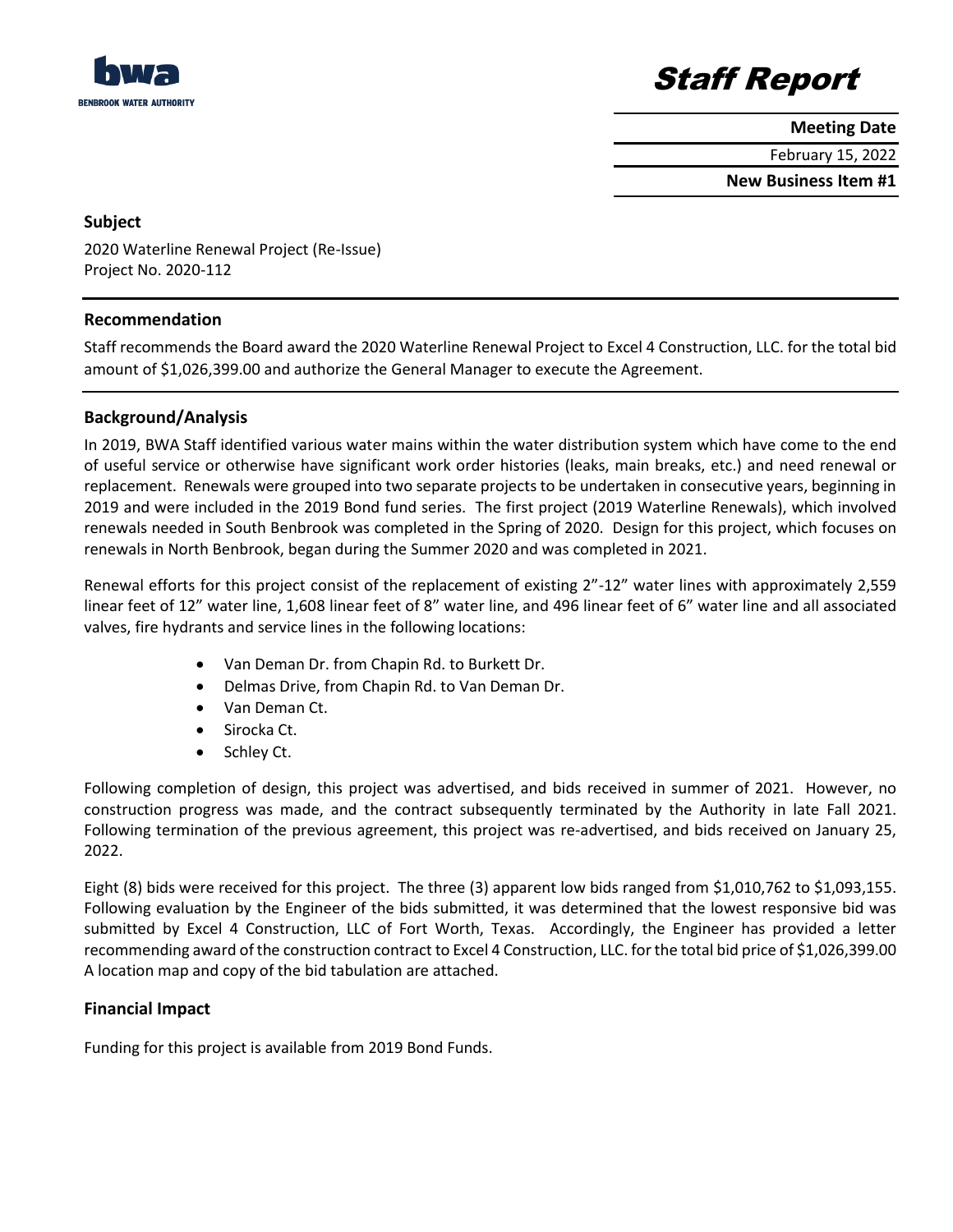

Tel: 817-887-6130 www.bgeinc.com